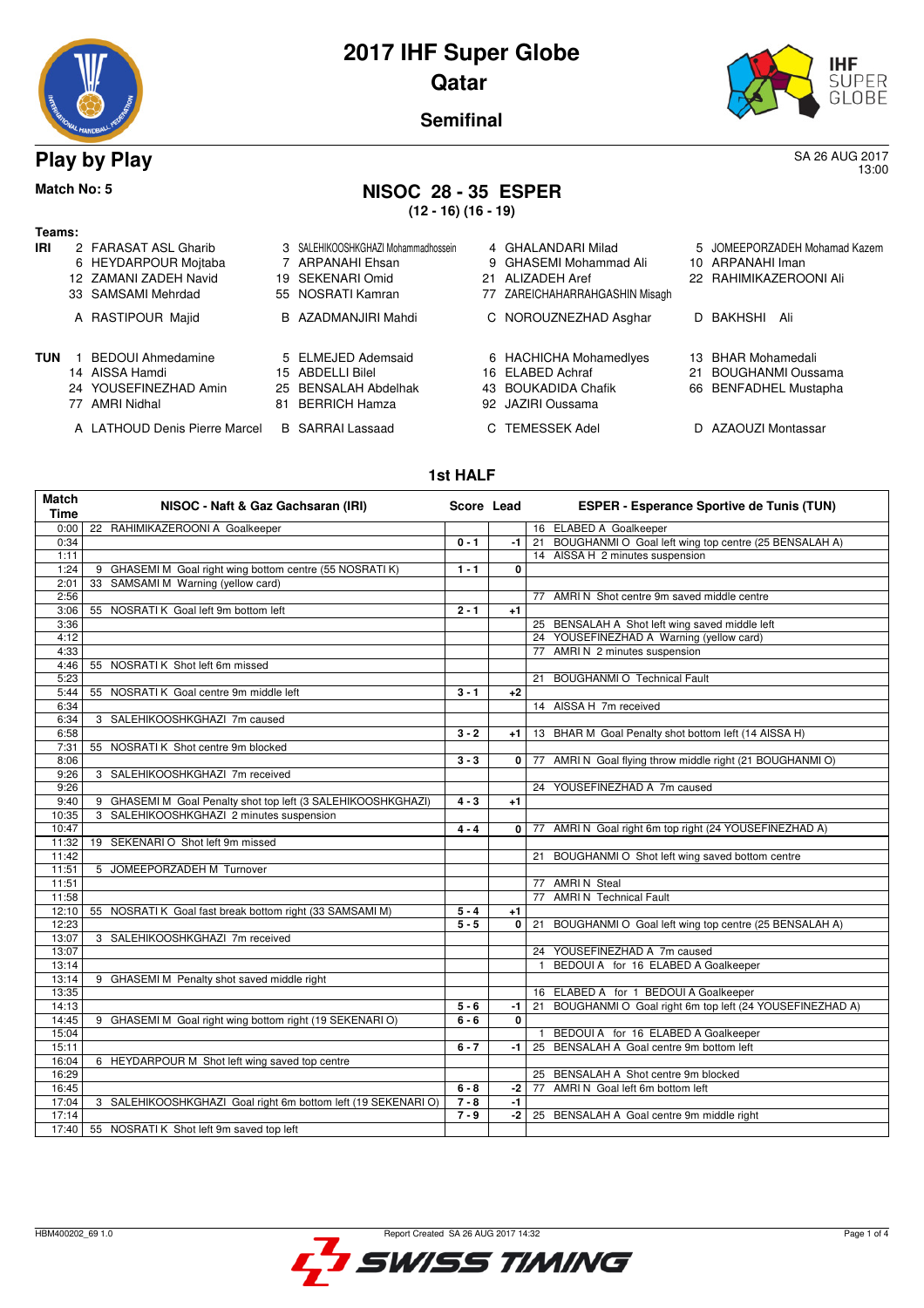



## **Semifinal**

13:00

# **NISOC 28 - 35 ESPER**

**(12 - 16) (16 - 19)**

|  | <b>1st HALF</b> |
|--|-----------------|
|--|-----------------|

| <b>Match</b><br><b>Time</b> | NISOC - Naft & Gaz Gachsaran (IRI)                                | Score Lead |      | <b>ESPER - Esperance Sportive de Tunis (TUN)</b>          |
|-----------------------------|-------------------------------------------------------------------|------------|------|-----------------------------------------------------------|
| 17:55                       |                                                                   |            |      | 14 AISSA H Shot left 6m saved middle left                 |
| 18:05                       | 6 HEYDARPOUR M Goal fast break top centre (3 SALEHIKOOSHKGHAZI)   | $8 - 9$    | -1   |                                                           |
| 18:42                       | 6 HEYDARPOUR M 2 minutes suspension                               |            |      |                                                           |
| 18:55                       |                                                                   |            |      | 13 BHAR M Shot right wing saved bottom right              |
| 19:28                       | 5 JOMEEPORZADEH M Shot centre 9m saved middle right               |            |      |                                                           |
| 19:36                       |                                                                   | $8 - 10$   | -2   | BOUGHANMI O Goal fast break bottom left (77 AMRI N)<br>21 |
| 20:08                       | 5 JOMEEPORZADEH M Goal centre 6m bottom left                      | $9 - 10$   | $-1$ |                                                           |
| 20:18                       |                                                                   |            |      | BOUGHANMI O Warning (yellow card)<br>21                   |
| 20:34                       |                                                                   | $9 - 11$   | -2   | 92 JAZIRI O Goal centre 9m middle left                    |
| 21:09                       | 55 NOSRATI K Goal left 6m top left                                | $10 - 11$  | -1   |                                                           |
| 21:43                       |                                                                   |            |      | 77 AMRIN Turnover                                         |
| 21:43                       | 19 SEKENARI O Steal                                               |            |      |                                                           |
| 21:53                       | 19 SEKENARI O Shot fast break saved top right                     |            |      |                                                           |
| 21:59                       |                                                                   |            |      | Team timeout                                              |
| 22:16                       |                                                                   | $10 - 12$  | -2   | 25 BENSALAH A Goal centre 9m top left                     |
| 23:15                       | 55 NOSRATI K Shot left 9m saved bottom centre                     |            |      |                                                           |
| 23:52                       |                                                                   |            |      | 77 AMRIN Turnover                                         |
| 23:52                       | 6 HEYDARPOUR M Steal                                              |            |      |                                                           |
| 24:01                       | 9 GHASEMI M Goal fast break bottom left (6 HEYDARPOUR M)          | $11 - 12$  | -1   |                                                           |
| 24:44                       |                                                                   | $11 - 13$  | $-2$ | 92 JAZIRI O Goal left 6m top centre (25 BENSALAH A)       |
| 25:19                       | 5 JOMEEPORZADEH M Turnover                                        |            |      |                                                           |
| 25:19                       |                                                                   |            |      | <b>BOUGHANMI O Steal</b><br>21                            |
| 25:27                       |                                                                   | $11 - 14$  | $-3$ | 13 BHAR M Goal fast break middle right (21 BOUGHANMI O)   |
| 25:27                       | Team timeout                                                      |            |      |                                                           |
| 25:50                       | NOSRATIK Shot centre 9m saved top left<br>55                      |            |      |                                                           |
| 26:10                       |                                                                   |            |      | 13 BHAR M Shot right wing post                            |
| 26:21                       | 6 HEYDARPOUR M Goal fast break middle left (22 RAHIMIKAZEROONI A) | $12 - 14$  | $-2$ |                                                           |
| 26:42                       | 3 SALEHIKOOSHKGHAZI 2 minutes suspension                          |            |      |                                                           |
| 26:55                       |                                                                   | $12 - 15$  | -3   | 92 JAZIRI O Goal left 6m top centre (25 BENSALAH A)       |
| 27:43                       | 55 NOSRATI K Turnover                                             |            |      |                                                           |
| 27:43                       |                                                                   |            |      | 14 AISSA H Steal                                          |
| 27:50                       |                                                                   |            |      | BOUGHANMI O Shot fast break missed<br>21                  |
| 28:31                       | 5 JOMEEPORZADEH M Shot centre 6m saved top centre                 |            |      |                                                           |
| 28:38                       |                                                                   |            |      | 25 BENSALAH A Shot centre 6m missed                       |
| 28:44                       | 55 NOSRATI K Turnover                                             |            |      |                                                           |
| 29:27                       |                                                                   |            |      | 92 JAZIRI O Shot left 6m post                             |
| 29:53                       | 55 NOSRATI K Shot centre 9m missed                                |            |      |                                                           |
| 29:58                       |                                                                   | $12 - 16$  | -4 1 | 13 BHAR M Goal fast break middle right (1 BEDOUI A)       |

### **2nd HALF**

| <b>Match</b><br>Time | NISOC - Naft & Gaz Gachsaran (IRI)                              | Score Lead |    | <b>ESPER - Esperance Sportive de Tunis (TUN)</b>            |
|----------------------|-----------------------------------------------------------------|------------|----|-------------------------------------------------------------|
| 30:00                | RAHIMIKAZEROONI A Goalkeeper<br>22                              |            |    | <b>BEDOUI A Goalkeeper</b>                                  |
| 30:25                | GHASEMI M Shot centre 9m saved bottom left<br>9                 |            |    |                                                             |
| 30:40                |                                                                 | $12 - 17$  | -5 | BOUGHANMI O Goal left wing top centre (25 BENSALAH A)<br>21 |
| 31:06                | SAMSAMI M Goal right 9m top right<br>33                         | $13 - 17$  | -4 |                                                             |
| 31:17                |                                                                 | $13 - 18$  | -5 | 25 BENSALAH A Goal centre 6m middle right                   |
| 31:49                | SAMSAMI M Shot centre 9m blocked<br>33                          |            |    |                                                             |
| 32:08                | SEKENARI O Goal right 9m bottom centre<br>19                    | $14 - 18$  | -4 |                                                             |
| 32:18                |                                                                 | $14 - 19$  | -5 | 77<br>AMRI N Goal left 9m bottom right                      |
| 32:50                | 19<br>SEKENARI O Shot centre 9m saved bottom left               |            |    |                                                             |
| 32:59                |                                                                 | $14 - 20$  | -6 | 13 BHAR M Goal right wing bottom right (77 AMRI N)          |
| 33:28                | 2 FARASAT ASL G 7m received                                     |            |    |                                                             |
| 33:28                |                                                                 |            |    | JAZIRI O 7m caused<br>92                                    |
| 33:35                |                                                                 |            |    | 16 ELABED A for 1 BEDOUI A Goalkeeper                       |
| 33:35                | GHASEMI M Goal Penalty shot bottom right (2 FARASAT ASL G)<br>9 | $15 - 20$  | -5 |                                                             |
| 33:46                |                                                                 |            |    | BEDOUI A for 16 ELABED A Goalkeeper                         |
| 34:09                |                                                                 | $15 - 21$  | -6 | BOUGHANMI O Goal left wing top centre (92 JAZIRI O)<br>21   |
| 34:21                | ALIZADEH A for 22 RAHIMIKAZEROONI A Goalkeeper<br>21            |            |    |                                                             |
| 34:57                | 2 FARASAT ASL G 7m received                                     |            |    |                                                             |
| 34:57                |                                                                 |            |    | JAZIRI O 7m caused<br>92                                    |

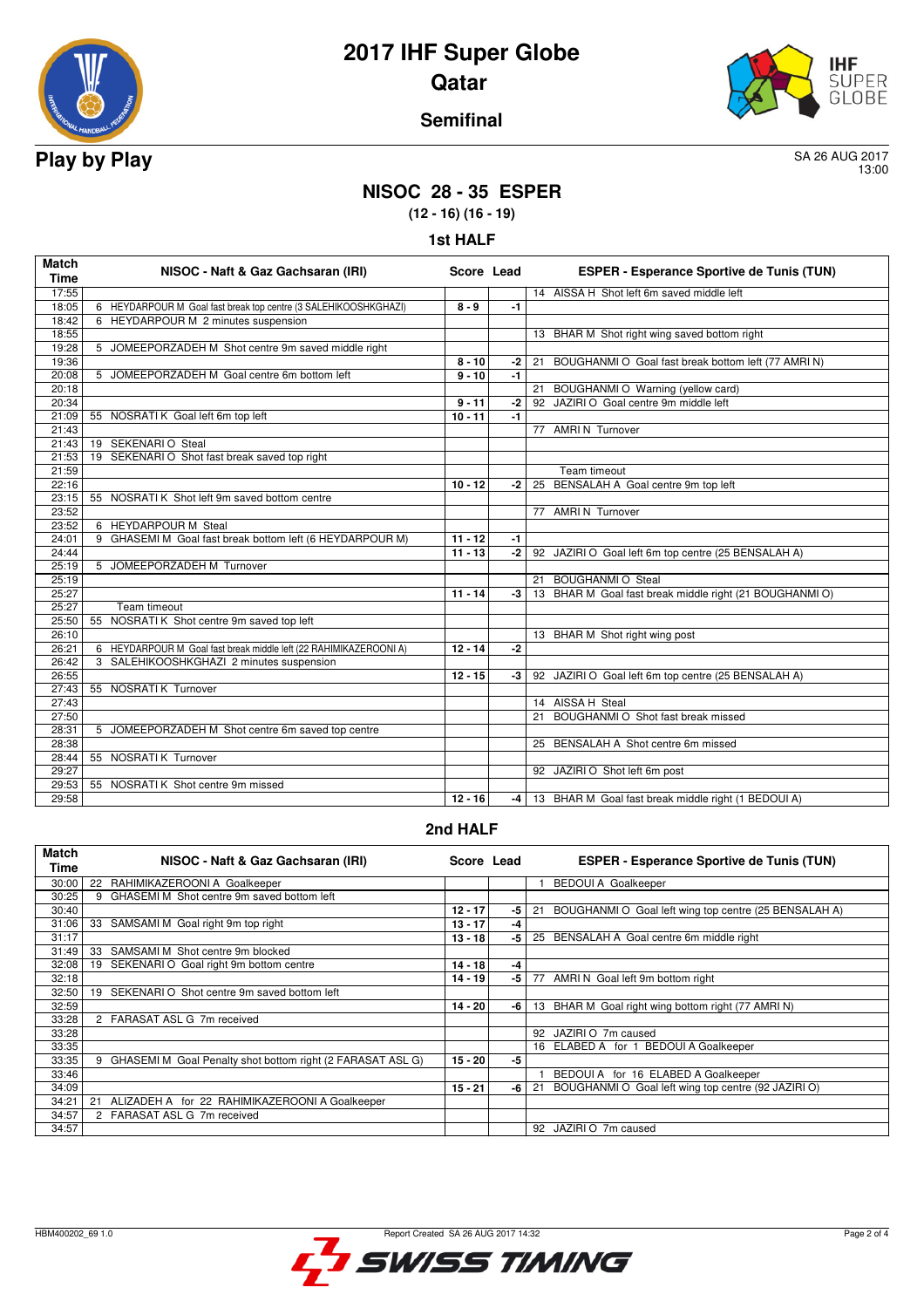



## **Semifinal**

13:00

## **NISOC 28 - 35 ESPER**

**(12 - 16) (16 - 19)**

| 2nd HAL |
|---------|
|         |

| Match<br>Time  | NISOC - Naft & Gaz Gachsaran (IRI)                                                      | Score Lead             |          | <b>ESPER - Esperance Sportive de Tunis (TUN)</b>                 |
|----------------|-----------------------------------------------------------------------------------------|------------------------|----------|------------------------------------------------------------------|
| 34:57          |                                                                                         |                        |          | 92 JAZIRI O 2 minutes suspension                                 |
| 34:57<br>35:49 | 9 GHASEMI M Goal Penalty shot top right (2 FARASAT ASL G)                               | $16 - 21$              | -5       | 24 YOUSEFINEZHAD A Turnover                                      |
| 35:49          | 6 HEYDARPOUR M Steal                                                                    |                        |          |                                                                  |
| 36:00          | 6 HEYDARPOUR M Goal fast break bottom right                                             | $17 - 21$              | -4       |                                                                  |
| 36:32          |                                                                                         |                        |          | 13 BHAR M Shot centre 6m saved top left                          |
| 36:59          | 33 SAMSAMI M Turnover                                                                   |                        |          |                                                                  |
| 37:04<br>38:10 | 5 JOMEEPORZADEH M Shot centre 9m blocked                                                | $17 - 22$              | -5       | 21 BOUGHANMI O Goal fast break top right (25 BENSALAH A)         |
| 38:24          | 33 SAMSAMI M Shot centre 9m blocked                                                     |                        |          |                                                                  |
| 38:34          | 33 SAMSAMI M Shot centre 9m saved bottom right                                          |                        |          |                                                                  |
| 38:43          |                                                                                         |                        |          | 13 BHAR M Shot fast break missed                                 |
| 38:53          | 5 JOMEEPORZADEH M Technical Fault                                                       |                        |          |                                                                  |
| 39:00<br>39:47 | 55 NOSRATI K Shot left 9m saved middle right                                            | $17 - 23$              | -6       | 14 AISSA H Goal fast break bottom centre (6 HACHICHA M)          |
| 39:54          |                                                                                         | $17 - 24$              | -7       | BOUGHANMI O Goal fast break middle left (25 BENSALAH A)<br>21    |
| 39:59          | Team timeout                                                                            |                        |          |                                                                  |
| 40:23          | GHASEMI M Shot right wing missed<br>9                                                   |                        |          |                                                                  |
| 40:34          |                                                                                         | $17 - 25$              | -8       | 25 BENSALAH A Goal right 6m middle left                          |
| 40:49<br>41:08 | 22 RAHIMIKAZEROONI A for 21 ALIZADEH A Goalkeeper<br>9 GHASEMI M Shot centre 9m blocked |                        |          |                                                                  |
| 41:23          | 33 SAMSAMI M Goal centre 9m top right                                                   | $18 - 25$              | $-7$     |                                                                  |
| 41:58          |                                                                                         |                        |          | 6 HACHICHA M 7m received                                         |
|                | 41:58   19 SEKENARIO 7m caused                                                          |                        |          |                                                                  |
| 41:58          | 19 SEKENARI O 2 minutes suspension                                                      |                        |          |                                                                  |
| 41:58          |                                                                                         | $18 - 26$              | -8       | BOUGHANMI O Goal Penalty shot bottom left (6 HACHICHA M)<br>21   |
| 42:39<br>42:47 | 6 HEYDARPOUR M Shot centre 6m saved middle right                                        |                        |          | 25 BENSALAH A Shot left 6m saved top right                       |
| 42:56          | 9 GHASEMI M Goal fast break top right (33 SAMSAMI M)                                    | $19 - 26$              | $-7$     |                                                                  |
| 43:40          |                                                                                         | $19 - 27$              | -8       | 15 ABDELLI B Goal left 6m bottom left                            |
| 44:19          | 19 SEKENARI O Goal right 9m bottom right                                                | $20 - 27$              | -7       |                                                                  |
| 44:52          |                                                                                         | $20 - 28$              | -8       | YOUSEFINEZHAD A Goal left 6m top centre (15 ABDELLI B)<br>24     |
| 45:36<br>45:49 | 55 NOSRATI K Shot centre 9m saved middle right                                          | $20 - 29$              | -9       | BOUKADIDA C Goal fast break middle left (1 BEDOUI A)<br>43       |
| 46:13          | 9 GHASEMI M Goal right wing top centre (33 SAMSAMI M)                                   | $21 - 29$              | -8       |                                                                  |
| 46:44          |                                                                                         |                        |          | 77 AMRI N Shot centre 9m post                                    |
| 46:53          | 6 HEYDARPOUR M Goal fast break top left                                                 | $22 - 29$              | -7       |                                                                  |
| 47:10          | 19 SEKENARI O Turnover                                                                  | $22 - 30$              | -8       | 15 ABDELLI B Goal right 9m middle right                          |
| 47:38<br>47:47 |                                                                                         |                        |          | <b>BEDOUI A Turnover</b><br>$\mathbf{1}$                         |
| 47:47          | 6 HEYDARPOUR M Steal                                                                    |                        |          |                                                                  |
| 47:52          | 6 HEYDARPOUR M Turnover (FB)                                                            |                        |          |                                                                  |
| 48:10          |                                                                                         |                        |          | 6 HACHICHA M Shot right 6m missed                                |
| 48:24          | 6 HEYDARPOUR M 7m received                                                              |                        |          |                                                                  |
| 48:24<br>48:32 |                                                                                         |                        |          | 6 HACHICHA M 7m caused<br>81 BERRICH H for 1 BEDOUI A Goalkeeper |
| 48:32          | 9 GHASEMI M Goal Penalty shot middle left (6 HEYDARPOUR M)                              | $23 - 30$              | -7       |                                                                  |
| 48:48          |                                                                                         |                        |          | BEDOUI A for 81 BERRICH H Goalkeeper                             |
| 49:33          |                                                                                         |                        |          | 77 AMRIN Turnover                                                |
| 49:33          | 19 SEKENARI O Steal                                                                     |                        |          |                                                                  |
| 49:42<br>50:10 | GHASEMI M Goal fast break bottom centre (19 SEKENARI O)<br>9                            | $24 - 30$<br>$24 - 31$ | -6<br>-7 | 77 AMRI N Goal left 9m middle left                               |
| 50:51          | 33 SAMSAMI M Shot centre 9m post                                                        |                        |          |                                                                  |
| 51:45          |                                                                                         |                        |          | 77 AMRIN 7m received                                             |
| 51:45          | 9 GHASEMI M 7m caused                                                                   |                        |          |                                                                  |
| 51:55          |                                                                                         | 24 - 32                | -8       | BOUKADIDA C Goal Penalty shot bottom right (77 AMRI N)           |
| 51:57<br>52:17 | Team timeout<br>SAMSAMI M Goal right 9m bottom centre<br>33                             | $25 - 32$              | -7       |                                                                  |
| 52:42          |                                                                                         |                        |          | 92 JAZIRI O Shot centre 9m saved middle left                     |
| 52:54          | GHASEMI M Shot fast break missed<br>9                                                   |                        |          |                                                                  |
| 53:16          |                                                                                         | $25 - 33$              | -8       | 15 ABDELLI B Goal centre 6m top right                            |
| 54:14          | 19 SEKENARIO Turnover                                                                   |                        |          |                                                                  |
| 54:14          |                                                                                         |                        |          | 6 HACHICHA M Steal                                               |